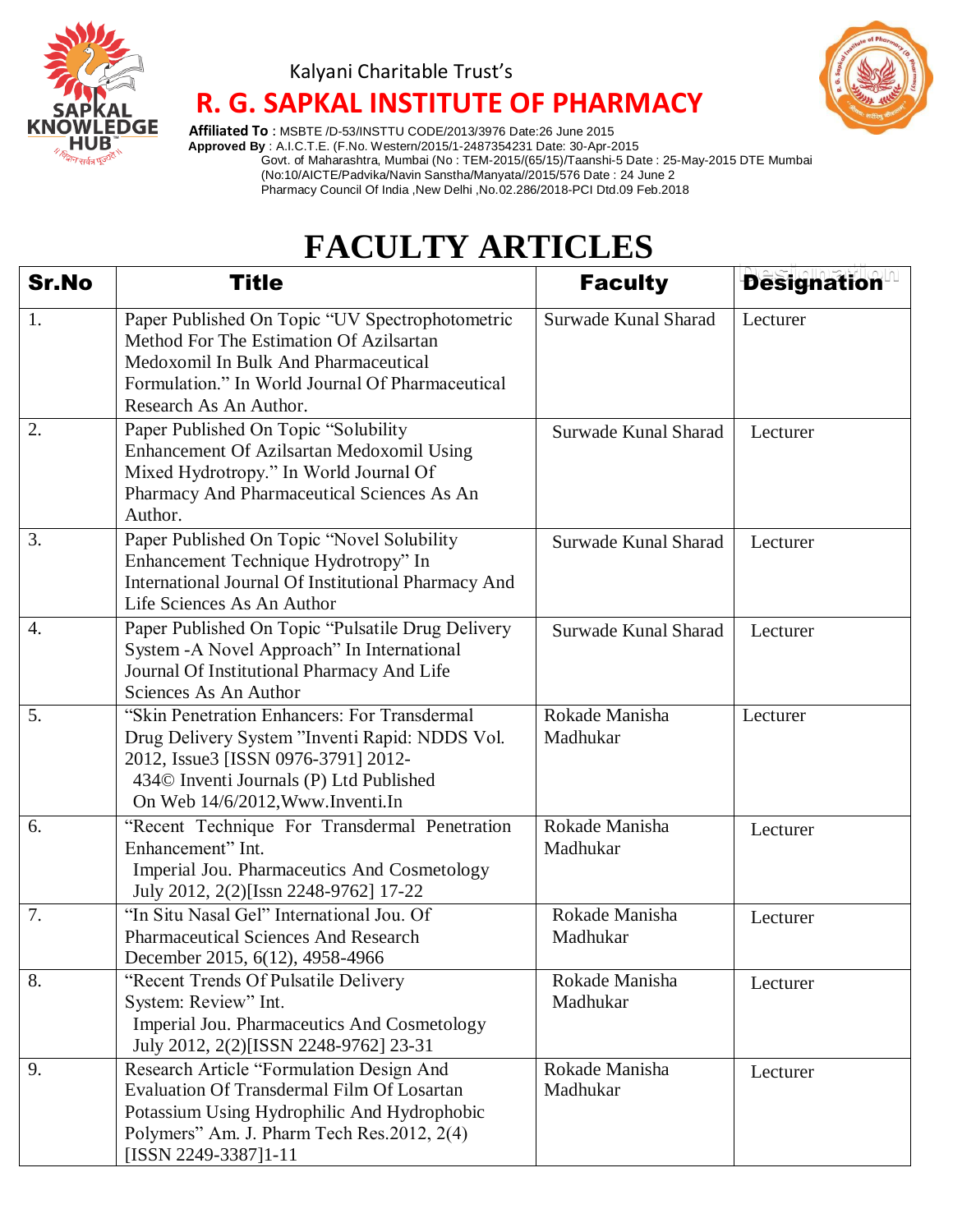

### Kalyani Charitable Trust's

# **R. G. SAPKAL INSTITUTE OF PHARMACY**



 **Affiliated To** : MSBTE /D-53/INSTTU CODE/2013/3976 Date:26 June 2015  **Approved By** : A.I.C.T.E. (F.No. Western/2015/1-2487354231 Date: 30-Apr-2015 Govt. of Maharashtra, Mumbai (No : TEM-2015/(65/15)/Taanshi-5 Date : 25-May-2015 DTE Mumbai (No:10/AICTE/Padvika/Navin Sanstha/Manyata//2015/576 Date : 24 June 2 Pharmacy Council Of India ,New Delhi ,No.02.286/2018-PCI Dtd.09 Feb.2018

| 10. | Formulation And Evalution Of<br><b>Topical Antifungal Gel Containing</b><br>Itraconazole                                                                                                       | <b>Miss Poonam Madhukar</b><br>Kasar | Lecturer |
|-----|------------------------------------------------------------------------------------------------------------------------------------------------------------------------------------------------|--------------------------------------|----------|
| 11. | Review On "Antithyroid Drug<br>Therapy"                                                                                                                                                        | Miss Poonam Madhukar<br>Kasar        | Lecturer |
| 12. | Osteoarthritis: Pathophysiology And<br><b>Current Treatment Modalities</b>                                                                                                                     | Miss Poonam Madhukar<br>Kasar        | Lecturer |
| 13. | Nanoplex: A review of<br>nanotechnology approach for<br>solublity & dissolution rate<br>enhancement                                                                                            | Miss Poonam Madhukar<br>Kasar        | Lecturer |
| 14. | A Review On "Lyophiilization-A<br>Review" In Asian Journal Of<br>Pharmaceutical Science.                                                                                                       | Khandagale Pradnya<br>Machindra      | Lecturer |
| 15. | A Review On "Osmotically Ontrolled<br>Drug Delivery System- A Novel<br>Approach" Inasian Journal Of<br><b>Pharmaceutical Science</b>                                                           | Khandagale Pradnya<br>Machindra      | Lecturer |
| 16. | A Review On Controlled Drug Delivert<br>System-A Novel Approach                                                                                                                                | Khandagale Pradnya<br>Machindra      | Lecturer |
| 17. | A Research On "Formulation,<br><b>Evaluation And Development Of</b><br>Elementary Osmotic Tablet Of<br>Lisinopril Dihydrate" In International<br>Journal Of Current Pharmaceutical<br>Research | Khandagale Pradnya<br>Machindra      | Lecturer |
| 18. | A Research On "Formulation,<br>Development Evaluation Of In-Situ<br>Nasal Gel Of Hydrocortisone                                                                                                | Khandagale Pradnya<br>Machindra      | Lecturer |
| 19. | A Review On Resealed Erythrocyte.                                                                                                                                                              | Sarika V. Khandbahale                | Lecturer |
| 20. | In-Situ Nasal Gel - A Review                                                                                                                                                                   | Sarika V. Khandbahale                | Lecturer |
| 21. | Formulation Development And<br>Evaluation Of In-Situ Nasal Gel Of<br>Fluticasone Propionate.                                                                                                   | Sarika V. Khandbahale                | Lecturer |
| 22. | Nanoparticle-A Review                                                                                                                                                                          | Sarika V. Khandbahale                | Lecturer |